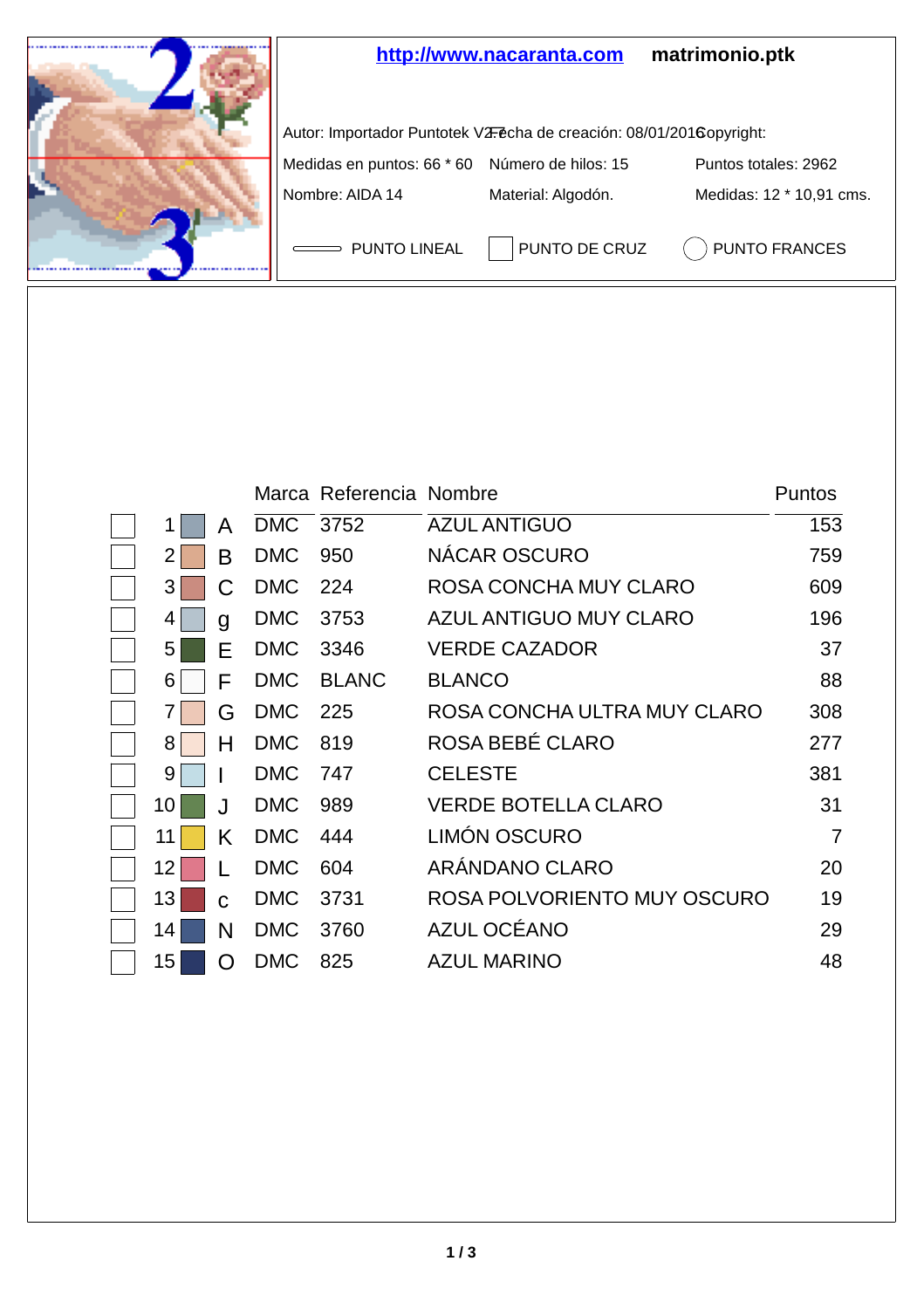|    |                |                                   |                |                |                         |                |                |                             |                |                | 10                      |                    |                         |                     |                         |                         |                |                         |                     |                |                         | 20                      |                         |   |                  |                |                         |                  |              |    |                                              | 30                      |                 |                                |   |                                                |                         |                         |                |    |                                     |                         | 40                      |                |                         |     |                         |                |                |                   |                    |       | 50             |                         |                |              |              |                                                   |                |                         |              |                                     |                  | 60                      |             |             |              |      |                  |   |
|----|----------------|-----------------------------------|----------------|----------------|-------------------------|----------------|----------------|-----------------------------|----------------|----------------|-------------------------|--------------------|-------------------------|---------------------|-------------------------|-------------------------|----------------|-------------------------|---------------------|----------------|-------------------------|-------------------------|-------------------------|---|------------------|----------------|-------------------------|------------------|--------------|----|----------------------------------------------|-------------------------|-----------------|--------------------------------|---|------------------------------------------------|-------------------------|-------------------------|----------------|----|-------------------------------------|-------------------------|-------------------------|----------------|-------------------------|-----|-------------------------|----------------|----------------|-------------------|--------------------|-------|----------------|-------------------------|----------------|--------------|--------------|---------------------------------------------------|----------------|-------------------------|--------------|-------------------------------------|------------------|-------------------------|-------------|-------------|--------------|------|------------------|---|
|    |                |                                   |                |                |                         |                |                |                             |                |                |                         |                    |                         |                     |                         |                         |                |                         |                     |                |                         |                         |                         |   |                  |                |                         |                  |              |    |                                              |                         |                 |                                |   |                                                |                         |                         |                |    |                                     |                         |                         |                |                         |     |                         |                |                |                   |                    |       |                |                         |                |              |              |                                                   |                |                         |              | B B B B B B B B                     |                  |                         |             |             |              |      |                  |   |
|    |                |                                   |                |                |                         |                |                |                             |                |                |                         |                    |                         |                     |                         |                         |                |                         |                     |                |                         |                         |                         |   |                  |                |                         |                  |              |    |                                              |                         |                 |                                |   |                                                |                         |                         |                |    |                                     |                         |                         |                |                         |     |                         |                |                |                   |                    |       |                |                         |                | B            | l B          |                                                   | $\overline{B}$ | $\overline{B}$          | B            |                                     | B   B            | н                       |             |             |              |      |                  |   |
|    |                |                                   |                |                |                         |                |                |                             |                |                |                         |                    |                         |                     |                         |                         |                |                         |                     |                |                         |                         |                         |   |                  |                |                         |                  |              |    |                                              |                         |                 |                                |   |                                                |                         |                         |                |    |                                     |                         |                         |                |                         |     |                         |                |                |                   |                    |       |                | c                       | $\mathbf c$    | B            |              | $\overline{c}$                                    | $\overline{c}$ | $\mathbf{C}$            | L            | lc l                                |                  | B                       | B           |             |              |      |                  |   |
|    |                |                                   |                |                |                         |                |                |                             |                |                |                         |                    |                         |                     |                         |                         |                |                         |                     |                |                         |                         |                         |   |                  |                |                         |                  |              |    |                                              |                         |                 |                                |   |                                                |                         |                         |                |    |                                     |                         |                         |                |                         |     |                         |                |                |                   |                    |       |                | B                       | $\mathbf c$    | $ c c $ H    |              |                                                   | H              | HH                      |              |                                     | інісі            |                         | $ c _B$     |             |              |      |                  |   |
|    |                |                                   |                |                |                         |                | ∣н∣н           |                             |                |                | HHH                     |                    |                         |                     |                         |                         | $\mathsf{H}$   |                         |                     |                |                         |                         |                         |   |                  |                |                         |                  |              |    |                                              |                         |                 |                                |   |                                                |                         |                         |                |    |                                     |                         |                         |                |                         |     |                         |                |                |                   |                    | B B   |                | B                       | L              | $\mathbf c$  | Ш            | H                                                 | B              | $B$ <sub>B</sub>        |              | Iн                                  | Iн               |                         | $C$ $B$ $B$ |             |              | IВ.  |                  |   |
|    | н              |                                   |                | H              | н                       |                |                | H H H                       |                | H              | $\mathbf H$             | Īн                 |                         | Iн                  |                         | н                       |                | H                       | Ш                   |                |                         |                         |                         |   |                  |                |                         |                  |              |    |                                              |                         |                 |                                |   |                                                |                         |                         |                |    |                                     |                         |                         |                |                         |     |                         |                |                |                   |                    | B     | в              |                         | $\mathbf c$    | B            | ш            | B                                                 | $\mathbf{B}$   |                         | c c          | lв.                                 | B                |                         | н<br>l C    |             | Iн           | H  B |                  |   |
|    |                | H H H H                           |                |                |                         | Iн             | G              |                             | G G            | G              | G                       |                    | G                       | $HH$ H              |                         |                         | H              | н                       | H                   |                | T.                      |                         |                         |   |                  |                |                         |                  |              |    |                                              |                         |                 |                                |   |                                                |                         |                         |                |    |                                     |                         |                         |                |                         |     |                         |                |                |                   | B                  |       | B              | C                       | B              | lc.          | B            | B                                                 | $\mathbf{C}$   | $\mathbf{c}$            | $\mathbf{c}$ | $ {\bf c} $                         | B                |                         | B           | $\mathbf c$ | B            |      | H.               | B |
|    | H              | H G G G                           |                |                |                         |                | G G            |                             | G B B          |                |                         |                    |                         | G G G G G           |                         |                         | H              | н                       | $H$ <sub>H</sub>    |                |                         |                         |                         |   |                  |                |                         |                  |              |    |                                              |                         |                 |                                |   |                                                |                         |                         |                |    |                                     |                         |                         |                |                         |     |                         |                |                |                   | G                  |       | $\mathbf{B}$   | $\mathbf{c}$            | $\overline{H}$ | $ c $ C $ $  |              | ш                                                 | $\mathbf{c}$   | C                       |              | c C C                               |                  |                         | C B         |             |              |      | $H$ <sub>B</sub> |   |
|    | N              |                                   |                |                |                         | B B B B        | Iв.            |                             | B B            | G              |                         |                    |                         | $B$ $B$ $G$ $G$     |                         | $\overline{G}$          | G              | H                       | H  H                |                | н                       |                         |                         |   |                  |                |                         |                  |              |    |                                              |                         |                 |                                |   |                                                |                         |                         |                |    |                                     |                         |                         |                |                         |     |                         |                |                | B                 |                    |       | H              | c                       | H              |              |              | $Hc$ $B$                                          |                | B L                     |              |                                     | c c              | H                       | Iн          |             | $\mathbf{C}$ | l B  | B B              |   |
|    |                |                                   | $\overline{N}$ | $\overline{c}$ | $\overline{\mathbf{c}}$ | $\mathbf{C}$   | B              | B                           | B              | $\, {\bf B}$   | B                       |                    | G                       | B G                 |                         | $\mathbf G$             | G              | $\mathbf G$             | H                   | $\overline{G}$ | $\overline{H}$          | н                       |                         |   |                  |                |                         |                  |              |    |                                              |                         |                 |                                |   |                                                |                         |                         |                |    |                                     |                         |                         |                |                         |     |                         |                |                |                   | B                  | B     | н              | B                       | $\overline{c}$ | B            | Iн           |                                                   | $\mathbf{C}$   | $\overline{\mathbf{C}}$ | $\mathbf{C}$ |                                     | H   H            | H                       | Iн          |             | $\mathbf{C}$ |      |                  | B |
| 10 | N              |                                   |                |                | $N$ O                   | B              | lc.            |                             | C B            | $\, {\bf B}$   | B                       |                    | B                       | $B$ <sub>B</sub>    |                         | G                       | B              | ۱G                      | ۱G.                 | Iн             | G                       | H                       |                         |   |                  |                |                         |                  |              |    |                                              |                         |                 |                                |   |                                                |                         |                         |                |    |                                     |                         |                         |                |                         |     |                         |                |                |                   | B                  | B     | H              | H                       | B              |              |              | c                                                 | c.             | B                       | $\mathbf{H}$ |                                     | $B$ <sub>B</sub> | $\overline{\mathbf{B}}$ |             | $\mathbf c$ | c            |      | B                | B |
|    |                | $O$ N                             | $\circ$        |                |                         | N <sub>N</sub> |                | $ {\bf C} {\bf C} {\bf B} $ |                | B              |                         |                    |                         | $C$ $C$ $B$ $B$ $B$ |                         |                         |                |                         | $G$ $B$ $G$ $G$     |                | $\mathbf G$             | G                       | $\mathbf{H}$            | н |                  |                |                         |                  |              |    |                                              |                         |                 |                                |   |                                                |                         |                         |                |    |                                     |                         |                         |                |                         |     |                         |                |                |                   |                    | B     | B              | B                       | $\overline{H}$ | H.           |              | $\overline{\mathbf{H}}$ н $\overline{\mathbf{H}}$ |                | $\mathbf{H}$            |              | c c c                               |                  |                         | c.<br> c    |             |              | B    | B                |   |
|    | $\circ$        | <b>NOONN</b>                      |                |                |                         |                |                | N C C C                     |                |                |                         |                    |                         | C C C C B B B B G   |                         |                         |                |                         |                     |                |                         | $ {\tt G} $             |                         |   | G G H            | L              | п                       |                  |              |    |                                              |                         |                 |                                |   |                                                |                         | т                       |                |    |                                     |                         |                         |                |                         |     |                         |                |                |                   |                    |       | B              | L                       | J              |              | lв.          | H  B                                              |                | <b>B</b> H              |              | IнI                                 |                  | c C                     |             |             | C B L        |      |                  |   |
|    |                | 00000N                            |                |                |                         |                |                |                             |                | N <sub>C</sub> |                         |                    |                         | C C C C             |                         |                         |                |                         | C C C C B B         |                |                         | B                       |                         |   | G G G            | G              | п                       |                  |              |    |                                              |                         |                 |                                |   |                                                |                         | т                       |                |    |                                     |                         |                         |                |                         |     |                         |                |                |                   |                    |       |                | c.                      | J              | $\mathbf{c}$ | $\mathbf{c}$ | $\mathbf{C}$                                      |                | C B                     | B            |                                     | B   H            |                         | c.          | c c         |              |      |                  |   |
|    | $\circ$        | 0000                              |                |                |                         | $\circ$        |                | NE                          | F              | F              |                         | $F$ $F$            |                         |                     |                         |                         |                |                         |                     |                |                         | B                       |                         |   | B G H            | H              | H                       |                  |              |    |                                              |                         |                 |                                |   |                                                |                         |                         |                |    |                                     |                         |                         |                |                         |     |                         |                |                |                   |                    |       |                | $\mathbf c$             | Е              | J.           |              | C B B                                             |                | $\mathbf{C}$            | $\mathbf{c}$ |                                     | c c              |                         |             |             |              |      |                  |   |
|    |                | $0000$                            |                |                |                         | F              | F              |                             | $F$ $F$ $F$    |                |                         |                    |                         | $F C B G G G H H H$ |                         |                         |                |                         |                     |                |                         | $\overline{H}$          |                         |   | HHHH             |                | $\mathbf{H}$            | $\mathbf{H}$     | н            |    | HH                                           | $\mathbf{H}$            | н               | н                              |   |                                                |                         |                         |                |    |                                     |                         |                         |                |                         |     |                         | T.             | т.             |                   |                    |       |                | J                       | E              | E.           |              | $J$ $B$ $B$                                       |                |                         |              | $ {\tt c} {\tt c} {\tt c} {\tt J} $ |                  | J                       |             |             |              |      |                  |   |
|    |                |                                   |                |                | F                       | F              | F              |                             | $F$ $F$ $F$    |                |                         |                    |                         | C C B B B B G G G H |                         |                         |                |                         |                     |                |                         | $\mathbf{H}$            |                         |   | HHHG             |                | G                       | G H              |              |    | H H                                          | н                       | н               | H                              |   | H G                                            |                         | $\overline{G}$          | $\mathbf{H}$   | Iн | G G                                 |                         |                         | G B            |                         | Iн  | IнI                     | н              | G              |                   |                    | EE    |                | J                       | Е              | Е            |              | B                                                 | $\overline{c}$ | $\mathbf{C}$            | J            |                                     | E.               |                         |             |             |              |      |                  |   |
|    | $\circ$        | $\circ$                           |                | $\circ$ F      | $\overline{F}$          | F              |                | $g$ F                       | F.             | c              |                         |                    | C B B                   |                     | C B                     |                         | B              | B B                     |                     | $\overline{G}$ | G                       |                         | G G G G B B             |   |                  |                |                         | $\overline{G}$   | $\mathbf{G}$ | ۱G | G                                            | $\overline{\mathsf{G}}$ | G               | H                              | G | $\mathbf G$                                    | B                       |                         | B              | B  | B                                   | $\mathbf G$             | $\overline{\mathsf{G}}$ | $\overline{G}$ |                         | B B |                         | G              | B              | $\mathbf{I}$      |                    |       |                | Е                       | Е              |              |              |                                                   |                |                         |              |                                     |                  |                         |             |             |              |      |                  |   |
|    | $\mathbf{o}$   | $\circ$                           | IF I           | F.             | g                       | g              | F              | F                           | $\mathbf{C}$   | $\mathbf{C}$   | $\overline{\mathbf{c}}$ |                    | B                       | c B                 |                         | $\overline{\mathbf{B}}$ | B              | G                       | $B$ <sub>B</sub>    |                | $\, {\bf B}$            | B                       |                         |   | B B B            | $\overline{B}$ | $\overline{\mathbf{B}}$ | $\overline{B}$   | B            | B  | B                                            | B                       | $\vert G \vert$ | ۱G                             |   | $\overline{\mathsf{G}}\,\overline{\mathsf{B}}$ |                         | $\overline{B}$          | $\overline{c}$ | B  | B                                   | $\mathbf B$             | B                       | G              |                         | G   | ۱G                      | $\mathbf{B}$   | C              |                   |                    |       |                |                         | E.             |              |              |                                                   |                | Е                       | Е            |                                     |                  |                         |             |             |              |      |                  |   |
|    |                | $\circ$ F                         |                | $\mathbf{g}$   | g                       | F              | F              | F                           | c              | B              |                         | $\overline{c c}$   |                         |                     | B                       | B                       | $\overline{G}$ | $\, {\bf B}$            | ۱G                  | ۱G             | $\overline{\mathbf{G}}$ | $\overline{\mathbf{B}}$ | B                       |   | $B$ <sub>B</sub> | $\overline{B}$ | $\overline{\mathsf{c}}$ | B                | G            |    | $\overline{\mathbf{B}}\overline{\mathbf{B}}$ | $\overline{\mathbf{B}}$ | B               | B                              |   | $B$ <sub>B</sub>                               |                         | $\overline{\mathsf{c}}$ | c              | B  | B.                                  | B                       | $\overline{\mathbf{B}}$ |                | B                       | B   | lв.                     | C.             | G              | Н                 | $\mathbf{H}$       |       | $\mathbf{I}$   |                         |                | E.           |              | E.                                                | E              | E                       | $\bullet$    |                                     |                  |                         |             |             |              |      |                  |   |
| 20 |                | $\frac{0}{0}$                     | g.             | g              | F                       | F              | F              |                             | c c c          |                | B                       |                    | B                       | B B B               |                         |                         | B              | B                       | B G G               |                |                         |                         | G G G B B B             |   |                  |                |                         |                  |              |    | B C C C                                      | $ \mathbf{c} $          |                 | B C C C                        |   |                                                | $ \mathbf{c} $          |                         |                |    | $ {\tt c} {\tt c} {\tt c} {\tt c} $ |                         | $\mathbf{C}$            | B              |                         |     | B B G H                 |                |                | н                 | $\mathbf{H}$       | н     |                | т                       |                | E.           | E.           |                                                   |                |                         |              |                                     |                  |                         |             |             |              |      |                  |   |
|    |                | $\overline{\circ}$ $\overline{F}$ | l g            | q              | F                       | F              | F              |                             | C C B          |                |                         | c B                |                         | B B B               |                         |                         | B              | $\overline{\mathbf{B}}$ | B B G               |                |                         |                         | G G G G G B             |   |                  |                |                         |                  |              |    | B C B B                                      | B                       |                 | c c c c                        |   |                                                |                         | $\mathbf{C}$            | C B            |    | $B$ <sub>B</sub>                    |                         | $\overline{\mathbf{B}}$ | B              |                         | B G |                         | G              | G              | $\mathbf{H}$<br>H |                    |       | н              |                         |                | E.           | E.           |                                                   |                |                         |              |                                     |                  |                         |             |             |              |      |                  |   |
|    | ᆍ              | F                                 | <b>g</b>       | $\mathbf{g}$   | F                       | F              | C              | c                           | C              | $\mathbf{C}$   | B                       |                    | $\overline{\mathsf{c}}$ | $B$ <sub>B</sub>    |                         | B                       | B              | B                       | B G                 |                | $\mathbf{B}$            | B                       |                         |   | G H G G          |                | G                       | $B$ <sub>B</sub> |              |    | c c                                          | $\mathbf{C}$            |                 | c B                            |   | C B                                            |                         | $\overline{c}$          | B              | B  | l G l                               | $\mathbf{B}$            | $\, {\bf B}$            | G              |                         | G H |                         | н              | G              | G                 | G                  | н     |                | G                       | н              | EП           |              | $\mathbf{I}$                                      |                |                         |              |                                     |                  |                         |             |             |              |      |                  |   |
|    | F              | g g                               |                | F              | F                       | F              |                | c c c B                     |                |                |                         | $ {\tt C} {\tt B}$ |                         | B B B               |                         |                         | в              |                         | B B B               |                | $\, {\bf B}$            | B                       |                         |   | G G H H G        |                |                         |                  |              |    | $Gc$ $Cc$                                    | $ \mathsf{c} $          |                 | C B B C B                      |   |                                                |                         |                         |                |    | B G B G                             |                         | $\mathsf G$             | G              |                         | HH  |                         | $H$ H          |                | $ {\tt G} $       | B                  | G     | н              | G<br>н                  |                |              |              | $E$ G H H                                         |                | HH                      |              |                                     |                  |                         |             |             |              |      |                  |   |
|    | F              | g                                 | l a            | F              | F                       | F              |                | C C B B                     |                |                | $\, {\bf B}$            |                    |                         | B C B B             |                         |                         | lв             |                         |                     |                |                         |                         |                         |   |                  |                |                         |                  |              |    |                                              |                         |                 | $B$ BBBBGGGGHHGGCCCCBCBB       |   |                                                |                         |                         |                |    |                                     |                         |                         |                |                         |     | $B B G G G G G G H H H$ |                |                |                   |                    | G B G |                | $\mathbf{H}$            | H              |              |              | $H$ $B$ $G$ $G$                                   |                | $\overline{H}$          |              | HHHH                                |                  |                         |             |             |              |      |                  |   |
|    | $\overline{F}$ | g g                               |                | F              | F                       | c              |                | c c c                       |                | $\overline{c}$ |                         | c B                |                         | c c c               |                         |                         | $\overline{B}$ |                         | $B$ $B$ $B$ $G$     |                |                         |                         | $B$ $B$ $B$ $G$ $G$     |   |                  |                |                         |                  |              |    | G H G G C                                    | $\overline{\text{c}}$   |                 | C C C C B                      |   |                                                |                         |                         | lв             |    | G B G                               |                         |                         |                | G B B G                 |     |                         | $\mathbf{G}$   | H<br>lн        |                   |                    | H B B |                | $\overline{\mathbf{G}}$ | $\mathbf H$    | Iн           |              | $H$ $B$ $B$                                       |                | B                       | G            |                                     | HHH              |                         |             |             |              |      |                  |   |
|    | F              | $\overline{g}$                    | g              | F              | F                       | $\overline{c}$ | $\overline{c}$ | $ {\bf c} $                 | $\overline{c}$ | $\overline{c}$ | $\overline{\mathbf{c}}$ |                    | B                       | B                   | $\overline{\mathbf{c}}$ | $\overline{B}$          | $\overline{c}$ | $\overline{c}$          | $B$ <sub>B</sub>    |                | $\overline{B}$          | B                       |                         |   | $B$ $B$ $B$      | $\overline{G}$ | $\overline{G}$          | G H              |              |    | G H                                          | $\overline{\mathsf{c}}$ |                 | C C B                          |   | $\overline{c}$                                 | B                       |                         | B              | B  | $ \mathsf{G} $                      | $\overline{\mathbf{G}}$ | $\overline{\mathsf{G}}$ | $\overline{B}$ |                         | C B |                         | $\overline{B}$ | $\overline{G}$ | $\overline{H}$    | H C                |       | $\overline{B}$ | B                       | $\overline{G}$ | G            | IнI          | H                                                 | $\overline{B}$ | $\overline{c}$          | B            |                                     | <b>GIH</b>       |                         |             |             |              |      |                  |   |
|    | F              | g.                                | ۱g             | F              | F                       |                |                | c c c c                     |                | B              | $\mathbf{C}$            |                    | B                       | B.                  | c                       | $\mathbf{C}$            | c.             | $\mathbf B$             | $ {\bf c} {\bf c} $ |                | $\mathbf{C}$            | $\overline{B}$          | B                       |   | B   B            | B.             | B                       | G G              |              |    | G G                                          |                         |                 | H C C C B                      |   |                                                | $\overline{\mathbf{B}}$ |                         | BG             |    | G G                                 |                         | G                       |                | $\overline{\mathbf{G}}$ |     | B C B                   |                | B              | G                 | Iн<br>$\mathbf{H}$ |       | $\mathbf{C}$   | C                       | B              | ۱G           | G H          |                                                   | $\mathbf{H}$   |                         |              |                                     |                  |                         |             |             |              |      |                  |   |
|    | F              | g g                               |                | F.             | F                       |                |                | C C C B B                   |                |                |                         | c B                |                         | B B B               |                         |                         | B              |                         | c c c c             |                |                         |                         | $C$ $B$ $B$ $B$ $B$ $B$ |   |                  |                |                         |                  |              |    |                                              |                         |                 | $B B G G H H C C B B B G G H $ |   |                                                |                         |                         |                |    |                                     |                         | H                       | Iн             |                         |     | G B B B                 |                |                | B                 |                    | G H G |                | $\overline{c}$          | B              |              |              |                                                   |                | $B$ $B$ $G$ $H$ $H$     |              |                                     |                  |                         |             |             |              |      |                  |   |
|    | F              | $\mathbf{g}$                      | g              | F              | F                       |                |                | <b>CCCCC</b>                |                |                |                         |                    |                         | $C C B B B B B$     |                         |                         |                |                         | $B$ $C$             |                |                         |                         | $C$ $C$ $B$ $B$ $B$     |   |                  |                |                         |                  |              |    | <b>BBBG</b>                                  |                         |                 | GHCCBBGBGH                     |   |                                                |                         |                         |                |    |                                     |                         | $\mathbf{H}$            |                |                         |     | $G$ $G$ $C$ $B$         |                | lc.            | $ c _B$           |                    | lg H  |                | G                       | C C B          |              |              | l B                                               | G              | інін                    |              |                                     |                  |                         |             |             |              |      |                  |   |
| 30 |                |                                   |                |                |                         |                |                |                             |                |                |                         |                    |                         |                     |                         |                         |                |                         |                     |                |                         |                         |                         |   |                  |                |                         |                  |              |    |                                              |                         |                 |                                |   |                                                |                         |                         |                |    |                                     |                         |                         |                |                         |     |                         |                |                |                   |                    |       |                |                         |                |              |              |                                                   |                |                         |              |                                     |                  |                         |             |             |              |      |                  |   |
|    |                |                                   |                |                |                         |                |                |                             |                |                |                         |                    |                         |                     |                         |                         |                |                         |                     |                |                         |                         |                         |   |                  |                |                         |                  |              |    |                                              |                         |                 |                                |   | $\circledcirc$                                 |                         |                         |                |    |                                     |                         |                         |                |                         |     |                         |                |                |                   |                    |       |                |                         |                |              |              |                                                   |                |                         |              |                                     |                  |                         |             |             |              |      |                  |   |
|    |                |                                   |                |                |                         |                |                |                             |                |                |                         |                    |                         |                     |                         |                         |                |                         |                     |                |                         |                         |                         |   |                  |                |                         |                  |              |    |                                              |                         |                 |                                |   |                                                |                         |                         |                |    |                                     |                         |                         |                |                         |     |                         |                |                |                   |                    |       |                |                         |                |              |              |                                                   |                |                         |              |                                     |                  |                         |             |             |              |      |                  |   |
|    |                |                                   |                |                |                         |                |                |                             |                |                |                         |                    |                         |                     |                         |                         |                |                         |                     |                |                         |                         |                         |   |                  |                |                         |                  |              |    |                                              |                         |                 |                                |   |                                                |                         |                         |                |    |                                     |                         |                         |                |                         |     |                         |                |                |                   |                    |       |                |                         |                |              |              |                                                   |                |                         |              |                                     |                  |                         |             |             |              |      |                  |   |
|    |                |                                   |                |                |                         |                |                |                             |                |                |                         |                    |                         |                     |                         |                         |                |                         |                     |                |                         |                         |                         |   |                  |                |                         |                  |              |    |                                              |                         |                 |                                |   |                                                |                         |                         |                |    |                                     |                         |                         |                |                         |     |                         |                |                |                   |                    |       |                |                         |                |              |              |                                                   |                |                         |              |                                     |                  |                         |             |             |              |      |                  |   |

**2 / 3**